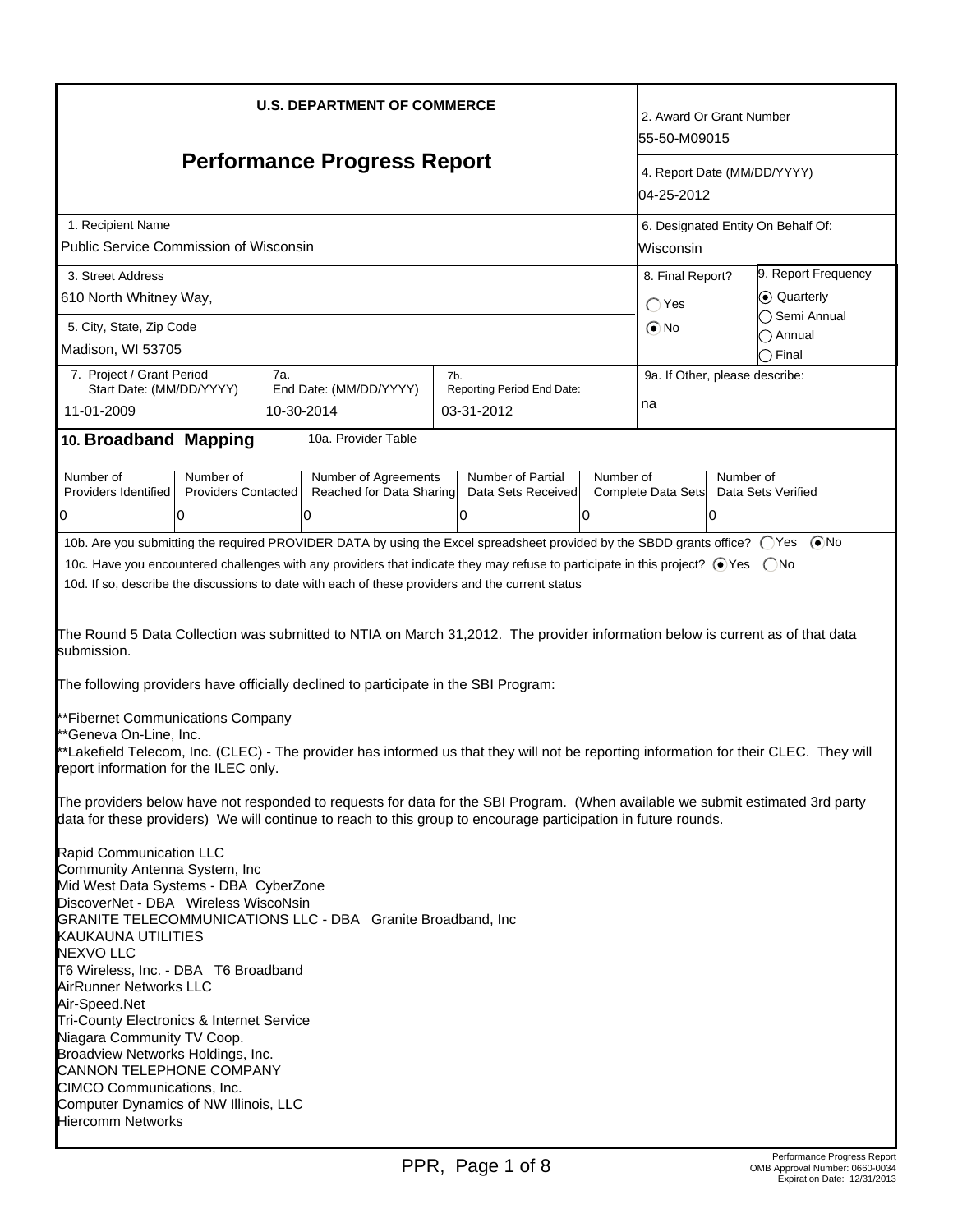Interlink Computers Tecnology Inc. - DBA UP Logon Nextera Holding, LLC - DBA Nextera Wireless S & K TV SYSTEMS Telephone Associates Telephone Associates WISCONSIN RSA #5 CORP

The following provider is no longer in business: IBEC

10e. If you are collecting data through other means (e.g. data extraction, extrapolation, etc), please describe your progress to date and the relevant activities to be undertaken in the future

The LinkAMERICA team continues to follow consistent procedures within each of our four state projects. We augment provider and CAI data, when necessary, with coverage and speed information from third party sources. We do not substitute third party information for provider-supplied information, however, unless we can independently verify that the provider information is incorrect. Discrepancies between provider and third party data are investigated to ensure data accuracy.

If providers do not submit data, but we are able to verify infrastructure information through other sources, we use common engineering principles to estimate coverage and speed.

10f. Please describe the verification activities you plan to implement

The following verification processes are under review and have not yet been implemented. Our verification process is provided in section 10h.

\*\* Mobile Wireless Broadband Drive Testing: This process will use a special device from a vendor to test signal strength and bandwidth/throughput on multiple mobile wireless signals at the same time. This technology will be used in areas where there is a large discrepancy between provider-reported coverage/speed and consumer-reported coverage/speed to determine the actual coverage and speed characteristics. The feasibility and accuracy of this type of testing is currently under review. If approved a vendor will be selected in 2012.

\*\* Mobile Wireless Crowd Sourced Testing: This process will use a proprietary smart phone application, provided by an outside vendor, to constantly check signal strength and bandwidth/throughput on users' mobile phones. The application will be available on multiple phone platforms and will be downloadable by consumers in each LinkAMERICA state. It runs in the background on the consumer's phone and does not impact phone performance. Data is sent from the vendor to LinkAMERICA for use in validating provider coverage and speed reports. A vendor will be selected for this effort in 2012.

10g. Have you initiated verification activities?  $\bigcirc$ Yes  $\bigcirc$ No 10h. If yes, please describe the status of your activities

\*\* Third Party Data Comparison: As data arrives from providers we compare submissions against commercial data sources to identify obvious anomalies or areas for further investigation. An example would be the comparison of an ILEC's reported coverage area boundaries with the legal exchange areas shown in the commercial ExchangeInfo data product. Coverage footprints of wireless providers are compared against AmericanRoamer database. This process occurs with each data collection round.

\*\* Provider Validation: Check maps and other tools are produced at the beginning of each data collection round, in both Google Earth and PDF format, based upon prior round coverage reports. This flexibility allows Providers the option of updating their coverage boundaries directly within the check map file itself.

\*\* Data Format Verification: Proprietary and NTIA-supplied scripts are run against the data set prior to submission to ensure the data is properly formatted and will be fully received upon submittal. This process occurs with each data collection round.

\*\* Consumer Feedback/Verification: The LinkWISCONSIN interactive map contains a user feedback mechanism that identifies the precise coordinates of each point of feedback. This layer publicly displays the results from all user feedback and incorporates speed testing into the feedback form to help verify provider-reported speeds.

\*\* In Round 5 we included the NTIA technology/speed trips into our test code to check for Provider data that fell outside of the normal range as determined by NTIA. We tested Provider data submitted in the previous Round as well as new data submissions. If the data "tripped" a warning flag, clarification was requested from the Provider.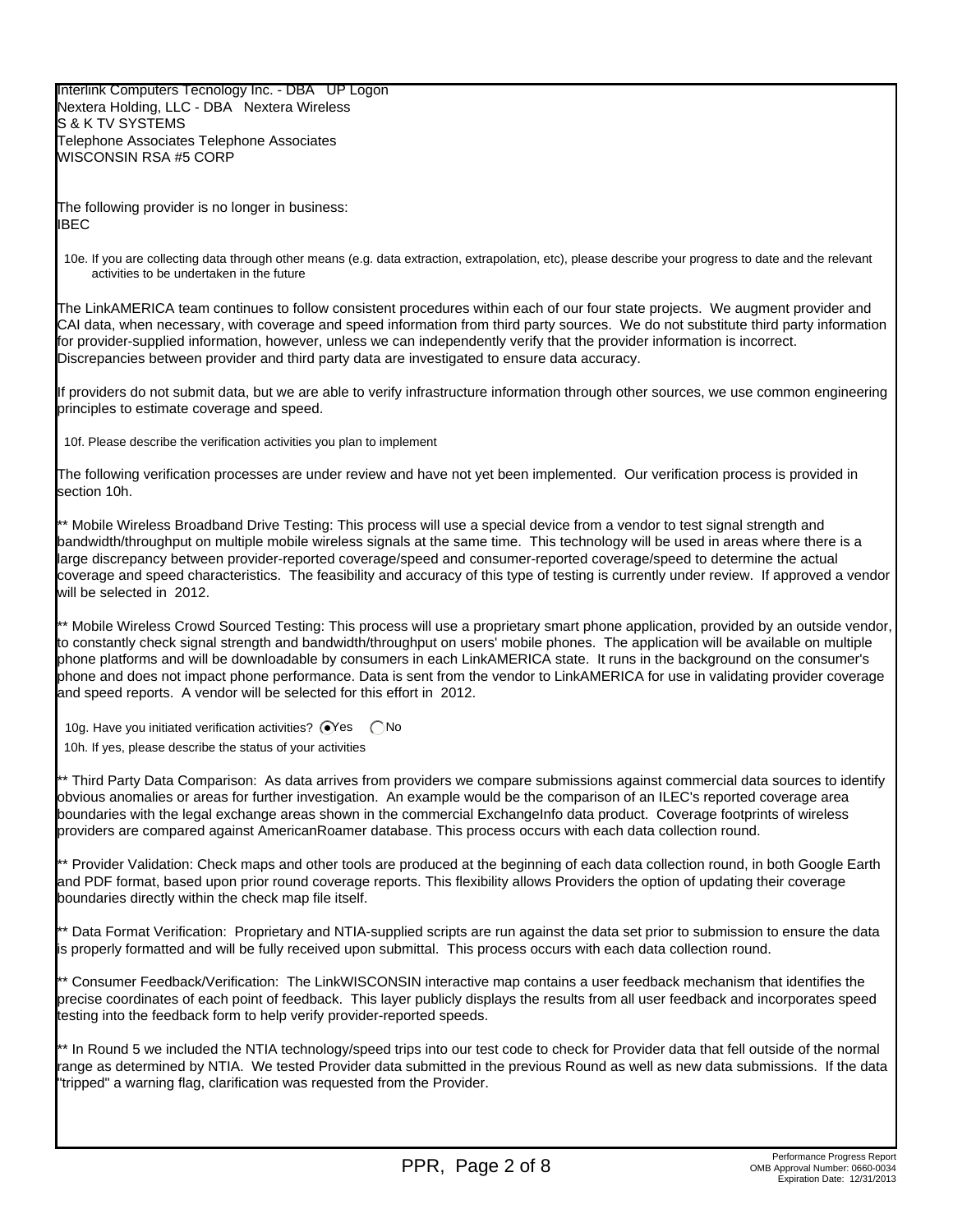10i. If verification activities have not been initiated please provide a projected time line for beginning and completing such activities

Verification processes are followed each Round. Additional verification options are under review for possible implementation in year 3 & 4.

#### **Staffing**

10j. How many jobs have been created or retained as a result of this project?

An analysis of actual hours worked in Q1 2012 shows that the project resulted in .77 FTE jobs created/retained at the Prime Recipient and Sub Recipient level in that quarter. It should be noted that this figure does not include a substantial personnel contribution by the PSCW in order to meet matching fund requirements. It also does not include positions staffed by vendors involved in the project.

10k. Is the project currently fully staffed?  $\bigcirc$  Yes  $\bigcirc$  No

10l. If no, please explain how any lack of staffing may impact the project's time line and when the project will be fully staffed

The program is fully staffed at this time.

10m. When fully staffed, how many full-time equivalent (FTE) jobs do you expect to create or retain as a result of this project?

.77 to 1.0

 10n. Staffing Table Job Title Form of Allen and the Second Library of Allen School (FTE %  $\,$  Date of Hire  $\,$ CEO - Supervisory Role 0 11/01/2009 Project Director 4 11/01/2009 Project Manager 25 09/05/2011 GIS Director 20 11/01/2009 Internal System Support/Architecture 2 11/01/2009 Provider Relations Manager 26 11/01/2009 Add Row | Remove Row

# **Sub Contracts**

10o. Subcontracts Table

| Name of Subcontractor                                       | Purpose of Subcontract                                              | <b>RFP Issued</b><br>(Y/N) | Contract<br>Executed<br>(Y/N) | <b>Start Date</b> | End Date       | Federal Funds | In-Kind Funds     |
|-------------------------------------------------------------|---------------------------------------------------------------------|----------------------------|-------------------------------|-------------------|----------------|---------------|-------------------|
| <b>CostQuest Associates</b><br>Inc./LinkAMERICA<br>Alliance | Project Management/GIS<br>Programming & Planning<br>Services        | Y                          | Y                             | 11/01/2009        | 10/30/2011     | 1,717,684     | 10                |
| <b>CostQuest Associates</b><br>Inc./LinkAMERICA<br>Alliance | Project Management/GIS<br>Programming & Planning<br><b>Services</b> | Y                          | Y                             | 10/31/2011        | 10/31/2014     | 1,917,826     | $\overline{0}$    |
|                                                             |                                                                     |                            |                               |                   | <b>Add Row</b> |               | <b>Remove Row</b> |
|                                                             |                                                                     |                            |                               |                   |                |               |                   |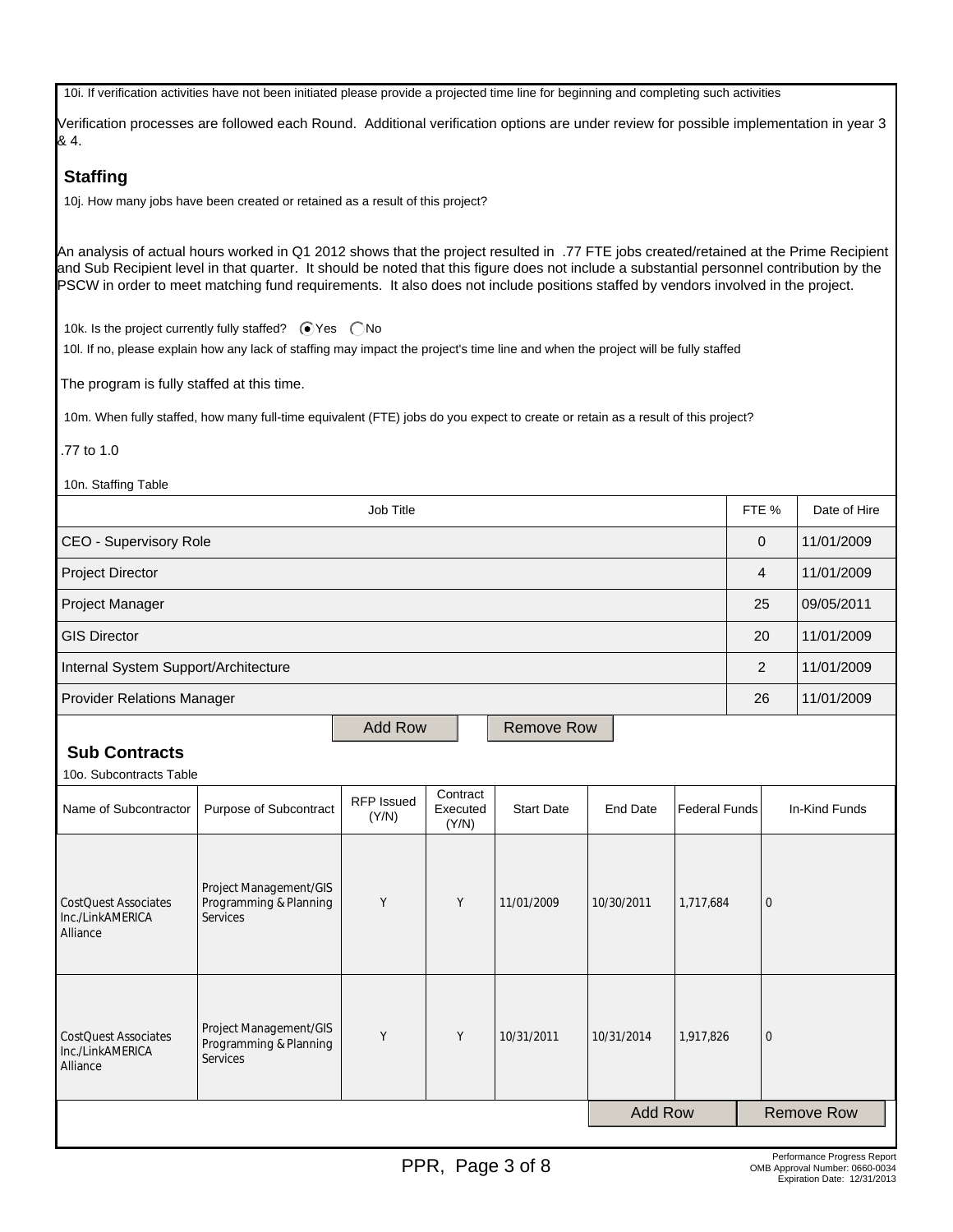| <b>Funding</b>                                                                     |                                    |                        |                        |                                     |                                   |                                |  |
|------------------------------------------------------------------------------------|------------------------------------|------------------------|------------------------|-------------------------------------|-----------------------------------|--------------------------------|--|
| 10p. How much Federal funding has been expended as of the end of the last quarter? | \$1,676,110                        | 10q. How much Remains? | \$2,864,042            |                                     |                                   |                                |  |
| 10r. How much matching funds have been expended as of the end of last quarter?     |                                    | \$446,784              | 10s. How much Remains? | \$684,618                           |                                   |                                |  |
| 10t. Budget Worksheet                                                              |                                    |                        |                        |                                     |                                   |                                |  |
| <b>Mapping Budget Element</b>                                                      | Federal<br><b>Funds</b><br>Granted | Proposed<br>In-Kind    | Total<br><b>Budget</b> | Federal<br><b>Funds</b><br>Expended | <b>Matching Funds</b><br>Expended | <b>Total Funds</b><br>Expended |  |
| <b>Personal Salaries</b>                                                           | \$417,150                          | \$472,331              | \$889.481              | \$0                                 | \$191,968                         | \$191,968                      |  |
| Personnel Fringe Benefits                                                          | \$105,277                          | \$172,255              | \$277,532              | \$0                                 | \$73,375                          | \$73,375                       |  |
| Travel                                                                             | \$27,500                           | \$5,784                | \$33,284               | \$0                                 | \$3,104                           | \$3,104                        |  |
| Equipment                                                                          | \$62,418                           | \$0                    | \$62,418               | \$0                                 | \$0                               | \$0                            |  |
| Materials / Supplies                                                               | \$0                                | \$27,086               | \$27,086               | \$0                                 | \$9,406                           | \$9,406                        |  |
| <b>Subcontracts Total</b>                                                          | \$3.635.510                        | \$0                    | \$3,635,510            | \$1.676.110                         | \$0                               | \$1,676.110                    |  |
| Subcontract #1                                                                     | \$1,717,684                        | \$0                    | \$1,717,684            | \$1,676,110                         | \$0                               | \$1,676,110                    |  |
| Subcontract #2                                                                     | \$1,917,826                        | \$0                    | \$1,917,826            | \$0                                 | \$0                               | \$0                            |  |
| Subcontract #3                                                                     | \$0                                | \$0                    | \$0                    | \$0                                 | \$0                               | \$0                            |  |
| Subcontract #4                                                                     | \$0                                | \$0                    | \$0                    | \$0                                 | \$0                               | \$0                            |  |
| Subcontract #5                                                                     | \$0                                | \$0                    | \$0                    | \$0                                 | \$0                               | \$0                            |  |
| Construction                                                                       | \$0                                | \$0                    | \$0                    | \$0                                 | \$0                               | \$0                            |  |
| Other                                                                              | \$292,297                          | \$382,580              | \$674,877              | \$0                                 | \$168,931                         | \$168,931                      |  |
| <b>Total Direct Costs</b>                                                          | \$4,540,152                        | \$1,060,036            | \$5,600,188            | \$1,676,110                         | \$446,784                         | \$2,122,894                    |  |
| <b>Total Indirect Costs</b>                                                        | \$0                                | \$71,366               | \$71,366               | \$0                                 | \$0                               | \$0                            |  |
| <b>Total Costs</b>                                                                 | \$4,540,152                        | \$1,131,402            | \$5,671,554            | \$1,676,110                         | \$446,784                         | \$2,122,894                    |  |
| % Of Total                                                                         | 80                                 | 20                     | 100                    | 79                                  | 21                                | 100                            |  |

#### **Hardware / Software**

10u. Has the project team purchased the software / hardware described in the application?  $\bigcirc$ Yes  $\bigcirc$ No

10v. If yes, please list

No hardware or software was purchased for the program in Q1 2012. The following purchases were made in previous Quarters and documented on prior reports.

Laptop computer and software for Sub Recipient Project Manager (WI allocated portion): \$352.78 Laptop computer and software for Sub Recipient Vendor Relations Manager (WI allocated portion): \$339.48 Dell Precision T5500 Workstation w/ArcInfo C (WI allocated portion): \$3,458.59\*

 \*The ArcInfo software was a necessary purchase to enable CostQuest to run the validation script, on provider data, that NTIA & FCC require for the SBDD program. Purchasing the hardware/software bundle was the most cost effective way to acquire the needed software. Without the hardware the cost for the software alone would have been \$1000 higher. This expense was allocated evenly to each of the four LinkAMERICA states.

10w. Please note any software / hardware that has yet to be purchased and explain why it has not been purchased

\*\* Additional hardware and software in the amount of \$30,928 has been allocated for the "Address File" project approved in the Supplemental grant award.

\*\* Additional hardware and software in the amount of \$25,000 for the Mapping project has been approved in Year 5 via the Supplemental grant award. This equipment has not yet been purchased because it will not be needed until the last year of the project as the state assumes responsibility for hosting and management of the provider database and interactive maps.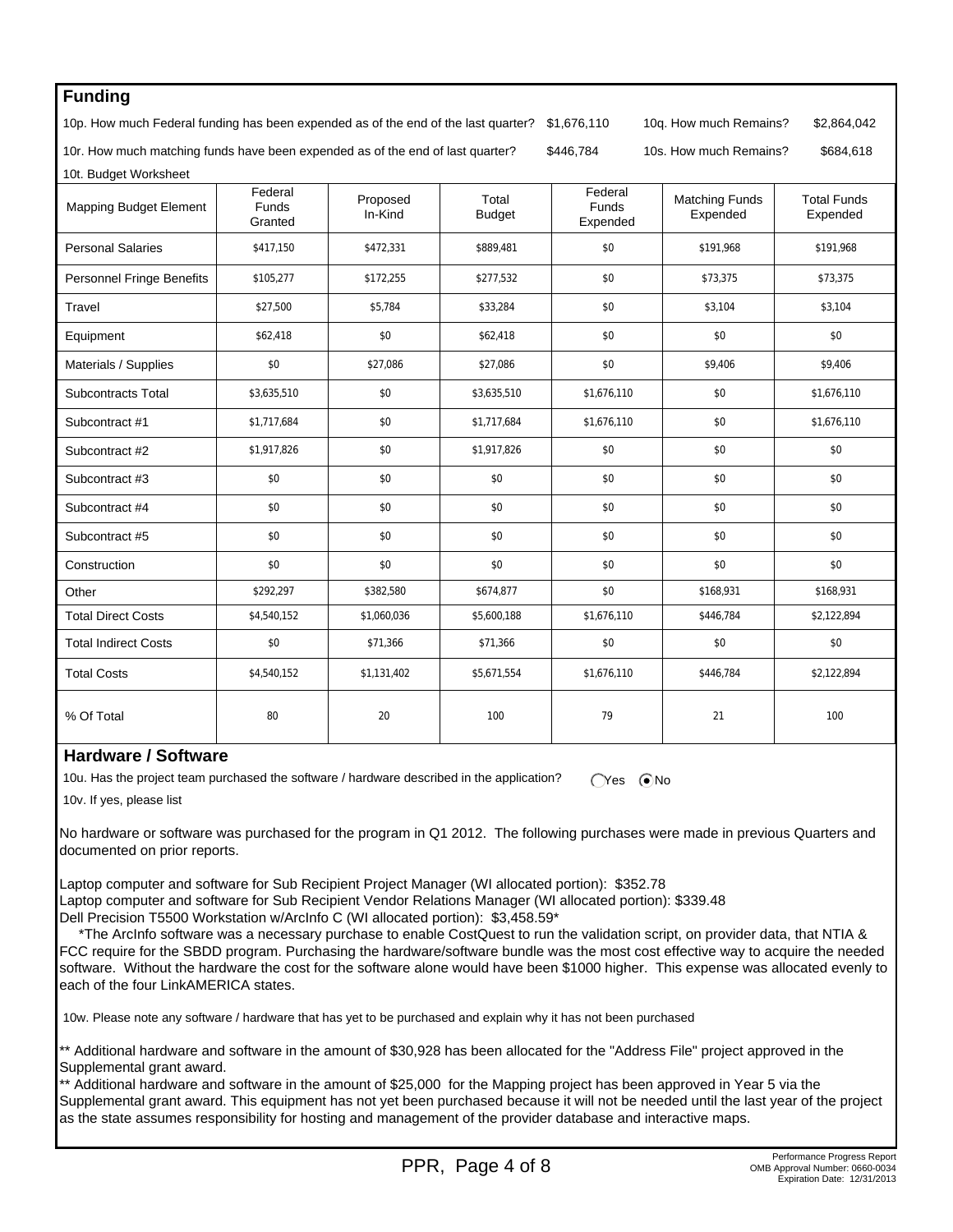10x. Has the project team purchased or used any data sets?  $\bigcirc$ Yes  $\bigcirc$  No

10y. If yes, please list

\*\*American Roamer: Market area boundary and speed data on mobile cellular providers was purchased in Q1 2012 - \$625 \*\*Media Prints: Cable franchise boundary database was purchased in Yr 2. We are reviewing options for this data in Yr 3.

\*\*ExchangeInfo: Legal exchange area boundary database for Incumbent Local Exchange Carriers was purchased in Yr 2. We are reviewing options for this data in Yr 3.

10z. Are there any additional project milestones or information that has not been included?  $\bigcirc$  Yes  $\bigcirc$  No

10aa. If yes, please list

Round 5 Data Submission was delivered to NTIA on March 31, 2012. One day prior to the April 1, 2012 deadline. Status: Complete

10bb. Please describe any challenge or obstacle that you have encountered and detail the mitigation strategies the project team is employing

We continue to encounter difficulty in reconciling reported provider speeds for some providers with the NTIA speed range parameters. Providers whose reported data falls outside of the speed norms identified by NTIA are contacted for clarification of their submission. In most instances we find that Providers were using enhanced technologies to achieve the speed reported. Supporting documentation is collected in all instances. Our findings were including in the methodology document we submitted with the Round 5 data submission.

10cc. Please provide any other information that you think would be useful to NTIA as it assesses your Broadband Mapping Project

We look forward to continued dialog with NTIA regarding the scoring process being used to evaluate SBI data submissions. While we understand and appreciate the need to develop a process that can be used across states to determine the effectiveness of the SBI effort, we are concerned that the complexity of the information being evaluated often makes the validation results difficult to interpret. We have made an effort to develop relationships with the Provider community and be transparent in our processes. We are currently working on developing more robust internal mechanisms to better compare Provider submitted data against third party data-sets identified by NTIA for validation purposes. Assistance and direction in this endeavor is appreciated.

# **11. Broadband Planning**

 11a. Please describe progress made against all goals, objectives, and milestones detailed in the approved Project Plan. Be sure to include a description of each major activity / milestone that you plan to complete and your current status Pending from Q4 2011

Pending Milestone: Development of available broadband adoption and use outreach and engagement modules including at a minimum identification of delivery partners and budget.

Activities/Accomplishments: Wisconsin Public Service Commission and LinkWisconsin staff reviewed available broadband adoption/ use outreach and engagement modules to determine delivery strategy. It was determined initially that delivery of the modules would be through Regional Planning Teams with leadership from the Wisconsin Public Service Commission Staff and the Statewide Broadband Director to be appointed. No additional training partners are required at this time. The modules are available on-line and no significant budget was determined to be required to support the initial delivery. Status: Complete

Q1 2012 Milestones (additional detail is included in attachment)

1: Implementation of available broadband adoption and use outreach and engagement modules will be launched.

Activities/Accomplishments: All five broadband adoption and use outreach and engagement modules are available on-line for use by Regional Planning Teams. A training and orientation to the five modules was provided to Wisconsin Public Service Commission Staff.

Status: Pending - Initial implementation has been made. Final work pending appointment of Statewide Broadband Director in May 2012.

2: Delivery of on-going training and technical assistance to support broadband adoption and use outreach and engagement initiatives.

Activities/Accomplishments: Training provided to WI PSC on utilizing the LinkWisconsin Demand Survey and Mapping Tool and associated modules. WI PSC delivered an orientation to the Demand Survey and Mapping Tool in two locations in Q1. Status: On-going through Q2 2012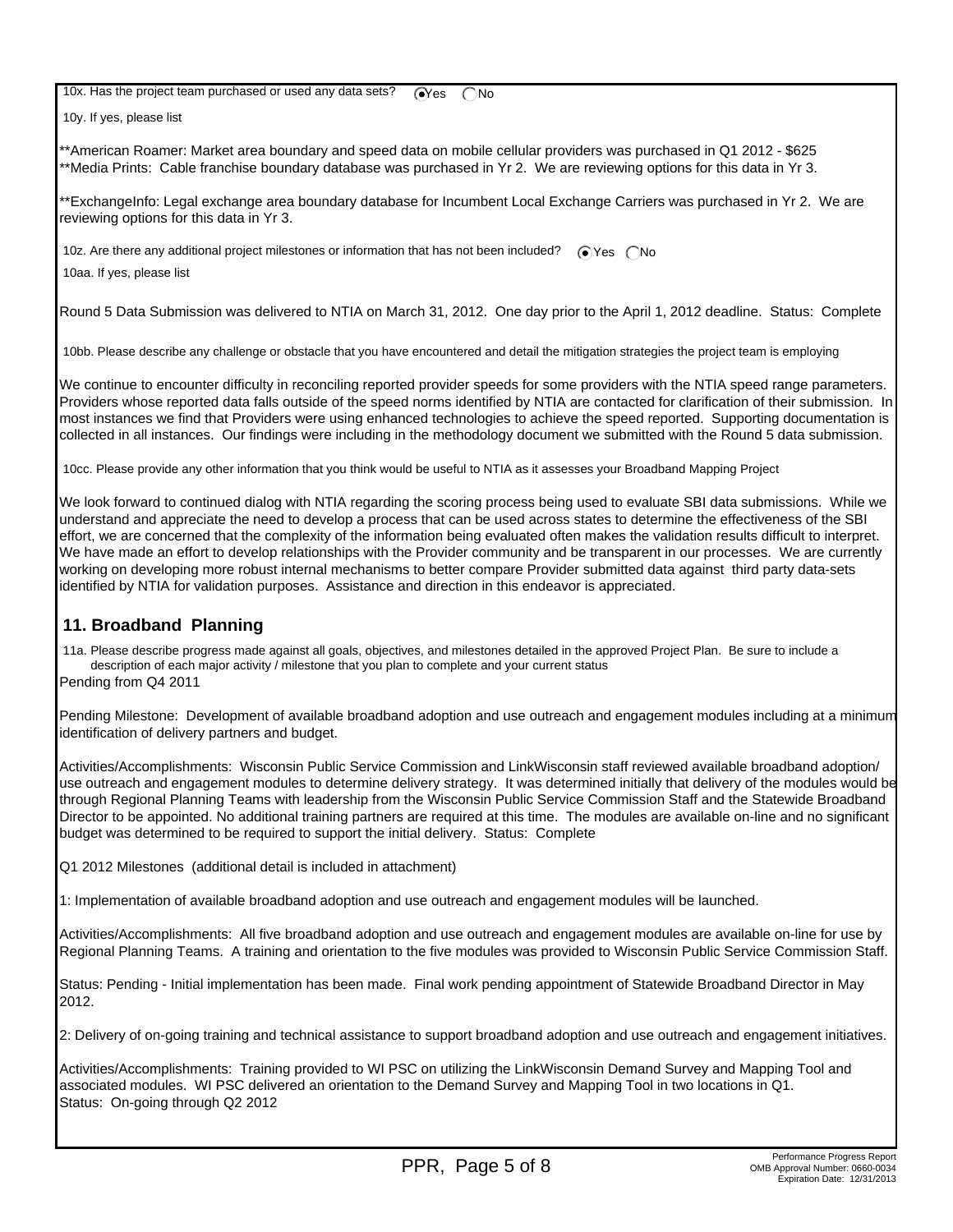11b. Please describe any challenge or obstacle that you have encountered and detail the mitigation strategies the project team is employing

The delay in hiring a Statewide Broadband Director resulted in some lost momentum. It is expected that with this position expected to be filled in May 2012 plans will get back on track without a significant slip in schedule.

11c. Does the Project Team anticipate any changes to the project plan for Broadband Planning?  $\bigcirc$ Yes  $\bigcirc$ No 11d. If yes, please describe these anticipated changes. Please note that NTIA will need to approve changes to the Project Plan before they can be implemented

No changes to report at this time.

# **Funding**

11e. How much Federal funding has been expended as of the end of the last quarter? \$0 11f. How much Remains? \$0 11g. How much matching funds have been expended as of the end of last quarter? \$0 11h. How much Remains? \$0

| 11i. Planning Worksheet     |     |     |             |             |             |             |
|-----------------------------|-----|-----|-------------|-------------|-------------|-------------|
| <b>Personal Salaries</b>    | \$0 | \$0 | \$0         | \$0         | \$0         | \$0         |
| Personnel Fringe Benefits   | \$0 | \$0 | \$0         | \$0         | \$0         | \$0         |
| Travel                      | \$0 | \$0 | \$0         | \$0         | \$0         | \$0         |
| Equipment                   | \$0 | \$0 | \$0         | \$0         | \$0         | \$0         |
| Materials / Supplies        | \$0 | \$0 | \$0         | \$0         | \$0         | \$0         |
| Subcontracts Total          | \$0 | \$0 | \$0         | \$0         | \$0         | \$0         |
| Subcontract #1              | \$0 | \$0 | \$0         | \$0         | \$0         | \$0         |
| Subcontract #2              | \$0 | \$0 | \$0         | \$0         | \$0         | \$0         |
| Subcontract #3              | \$0 | \$0 | \$0         | \$0         | \$0         | \$0         |
| Subcontract #4              | \$0 | \$0 | \$0         | \$0         | \$0         | \$0         |
| Subcontract #5              | \$0 | \$0 | \$0         | \$0         | \$0         | \$0         |
| Construction                | \$0 | \$0 | \$0         | \$0         | \$0         | \$0         |
| Other                       | \$0 | \$0 | \$0         | \$0         | \$0         | \$0         |
| <b>Total Direct Costs</b>   | \$0 | \$0 | \$0         | \$0         | \$0         | \$0         |
| <b>Total Indirect Costs</b> | \$0 | \$0 | \$0         | \$0         | \$0         | \$0         |
| <b>Total Costs</b>          | \$0 | \$0 | \$0         | \$0         | \$0         | \$0         |
| % Of Total                  | 0   | 0   | $\mathbf 0$ | $\mathbf 0$ | $\mathbf 0$ | $\mathbf 0$ |

#### **Additional Planning Information**

11j. Are there any additional project milestones or information that has not been included?

Below are the Q1 2012 key elements of LinkWISCONSIN Capacity Building and Technical Assistance project plan for Yrs. 3-5 (additional detail is included in attachment):

Capacity Building Q1

\*\*Establish Wisconsin Statewide Broadband Director. Target Date: Mar 2012– Status: Pending - position has been established and budgeted: Expected to fill position in May 2012.

\*\*Refine Joint Partner Capacity Bldg Plan - Target Date: Mar 2012 – Status: Pending - Two meetings held in Q1 to refine partner roles and working plan, final work to be completed after appointment of Statewide Broadband Director and selection of in-state university partner.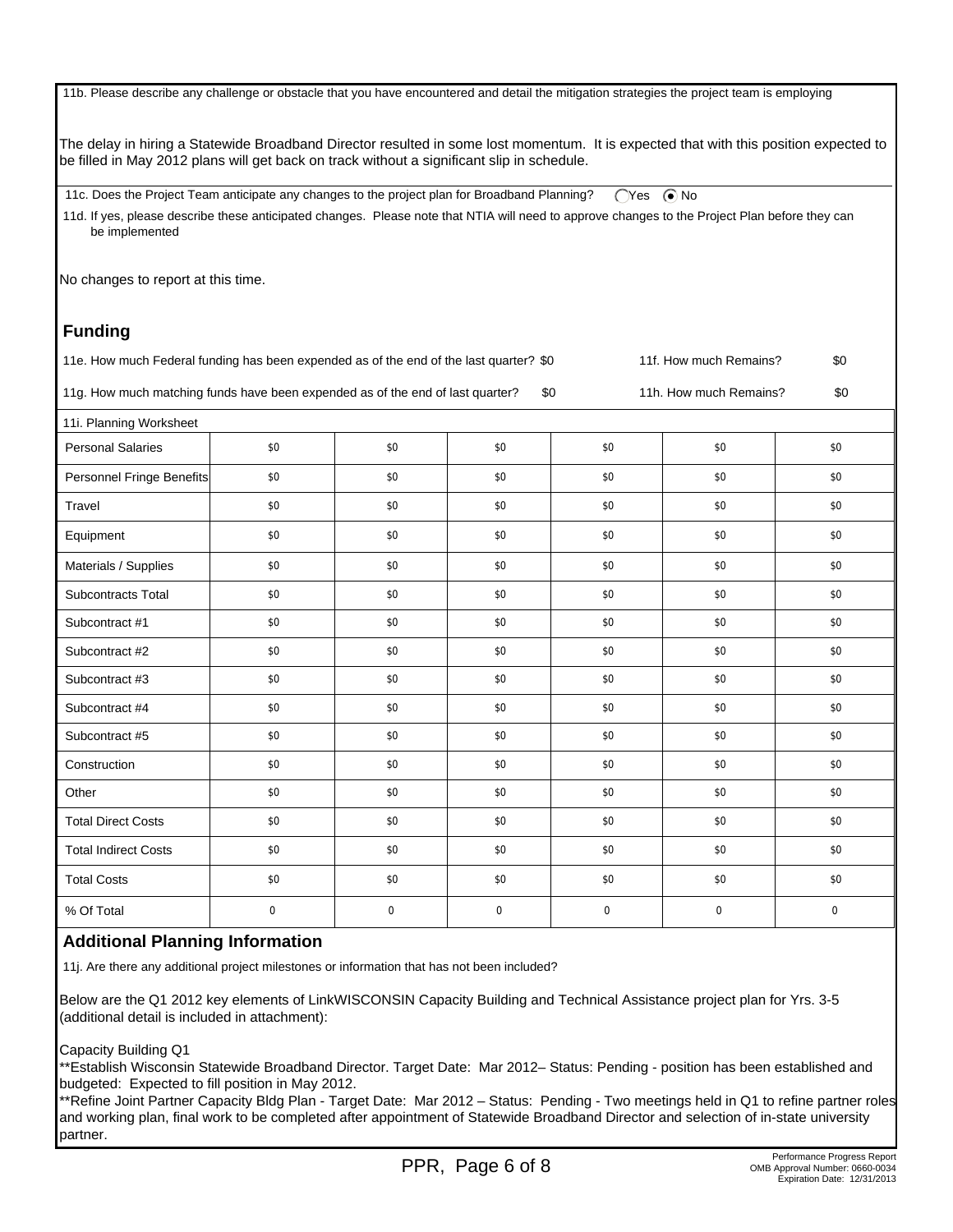\*\*Refine M&E plans for all nine Wisconsin Planning regions including data collection needs. Status: Pending - A list of possible metrics including inputs, actions, outcomes and impacts has been compiled by VisionTech360 and WI PSC staff. Refinement of M&E metric and development of a data collection plan awaits the identification and contracting with an appropriate Wisconsin University Partner.

\*\* Organize and implement joint, two-day planning workshop engaging key partners including VisionTech360/LinkAMERICA personnel, appointed statewide Broadband Director, in-state Monitoring and Evaluation Partner and in-state capacity training partner. Status: Pending appointment of Statewide Broadband Director and selection of in-state partner.

#### Tech. Assistance:

\*\*Identify Technical Leaders across the State. Date: Mar. 2012 - Status: Pending hiring of Statewide Broadband Director

11k. Please describe any challenge or obstacle that you have encountered and detail the mitigation strategies the Project Team is employing

The delay in selecting a University Partner will impact the accomplishment of key objectives associated with the Wisconsin Monitoring and Evaluation deliverable. We anticipate that this will cause a delay to the current schedule and push the final M&E work out to Quarter 1, 2013. This delay is not anticipated to significantly impact the overall success of the Wisconsin Monitoring and Evaluation initiative.

11l. Please provide any other information that you think would be useful to NTIA as it assesses your Broadband Mapping Project

In section 10t, the Budget Worksheet, amounts reported here for Travel and Materials/Supplies are correct. Certain of these entries differ from previous PPRs, because in those earlier filings the entries for the Proposed In-Kind column (and thus the Total Budget column) had been reversed between these two categories.